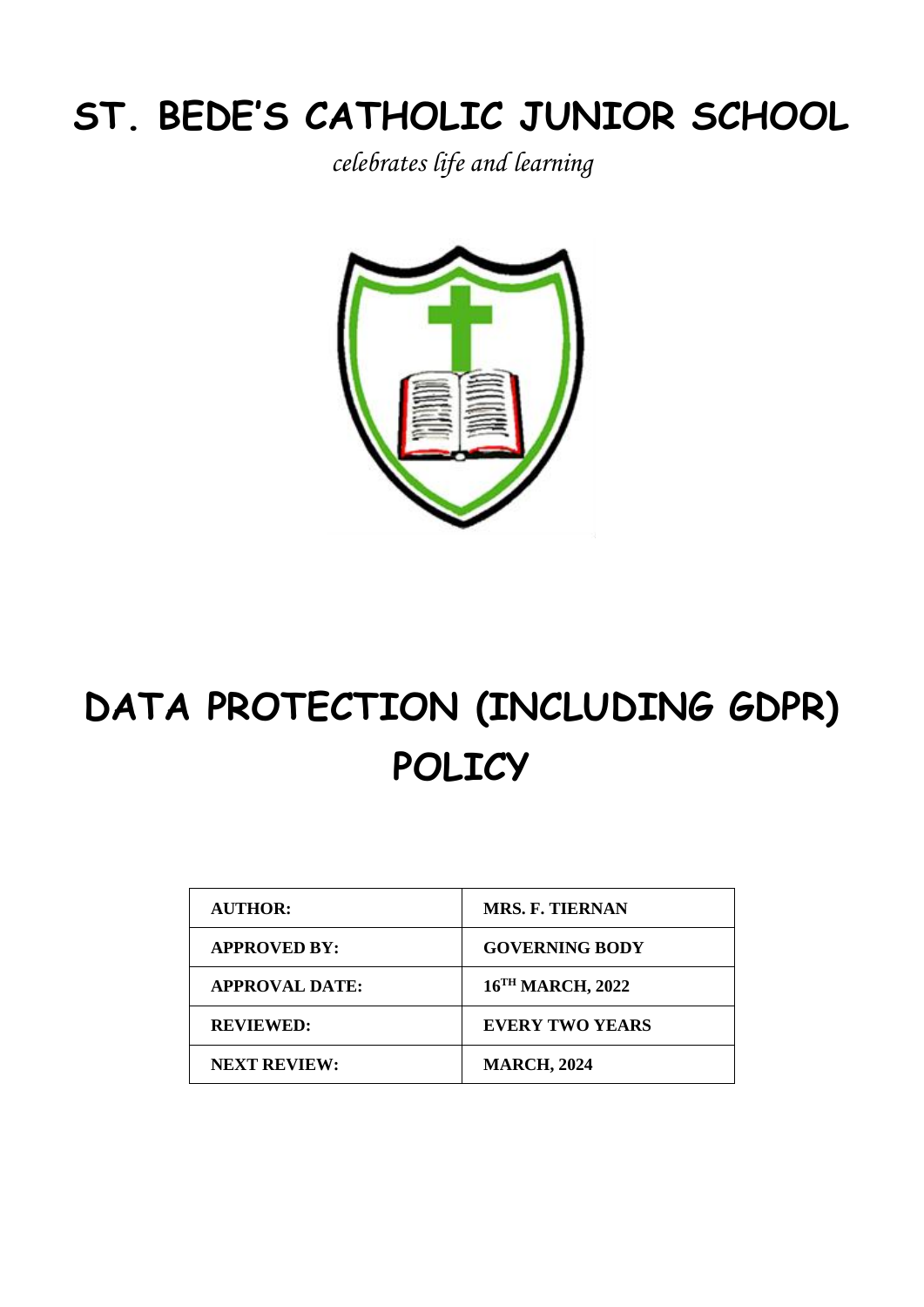| <b>ST. BEDE'S CATHOLIC JUNIOR SCHOOL</b><br>celebrates life and learning                     |
|----------------------------------------------------------------------------------------------|
| DATA PROTECTION (INCLUDING GDPR) POLICY                                                      |
|                                                                                              |
| <b>MISSION STATEMENT</b>                                                                     |
| St. Bede, patron of our school, wrote:                                                       |
| "It was always my delight to learn and to teach".                                            |
| We are a celebrating community, living the<br>Gospel Values, committed to educating children |
| in the light of the Catholic Faith.                                                          |
| We journey together so that we                                                               |
| "Might have life - life in all its fullness".                                                |
| John 10:10                                                                                   |
|                                                                                              |

# **RATIONALE**

The school is required to process personal data regarding staff, pupils and their parents and guardians and friends of the School relevant to its operation and shall take all reasonable steps to do so in accordance with this Policy. Processing may include obtaining, recording, holding, handling, disclosing, transportation and destroying or otherwise using data. In this Policy any reference to pupils, parents, friends or staff includes current past or prospective pupils, parents, friends or staff.

All staff are responsible for complying with this Policy.

# **SCOPE**

This Policy covers the school's acquisition, handling and disposal of the personal and sensitive personal data it holds on all staff, including temporary staff, agency workers, volunteers, parents and pupils. It also applies to Governors and contractors. It explains the school's general approach to data protection which is to ensure that individual's personal data and information is protected and appropriately processed and provides practical guidance which will help to ensure that the school complies with the Data Protection Act 1998 (the Act) and anticipates the General Data Protection Regulations 2018 (GDPR) which become law on  $25<sup>th</sup>$ May, 2018.

# **DEFINITIONS**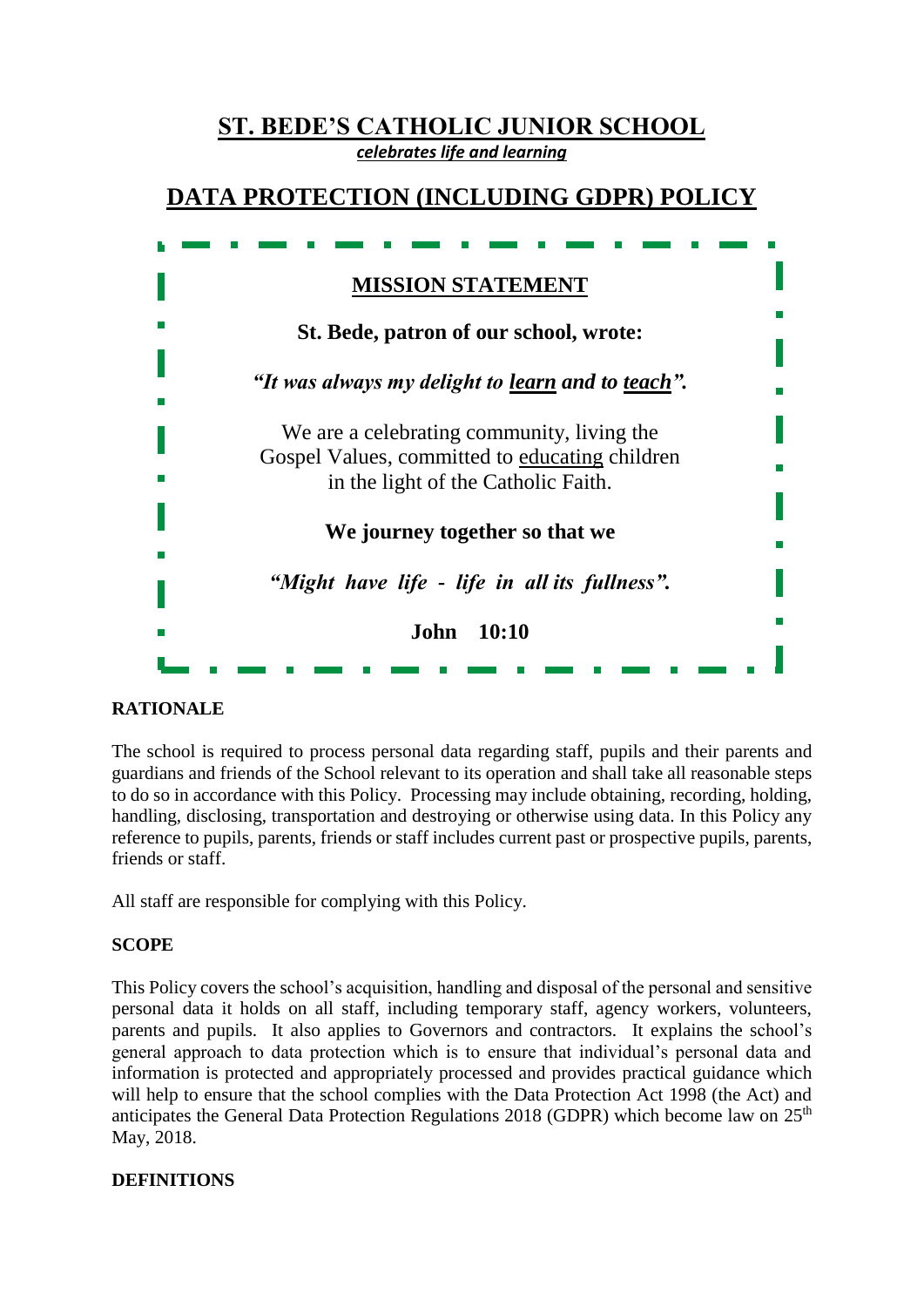#### Personal data is:

- The GDPR applies to 'personal data' meaning any information relating to an identifiable person who can be directly or indirectly identified in particular by reference to an identifier.
- This definition provides for a wide range of personal identifiers to constitute personal data, including name, identification number, location data or online identifier, reflecting changes in technology and the way organisations collect information about people.
- The GDPR applies to both automated personal data and to manual filing systems where personal data are accessible according to specific criteria. This could include chronologically ordered sets of manual records containing personal data.
- Personal data that has been pseudonymised eg key-coded can fall within the scope of the GDPR depending on how difficult it is to attribute the pseudonym to a particular individual.

#### Sensitive personal data is:

• Any information about a person's mental or physical health or condition, their political or religious beliefs, race, ethnicity, sexual life or orientation, trade union membership, criminal offences or alleged offences and any proceedings. The GDPR refers to sensitive personal data as "special categories of personal data". The special categories specifically include genetic data, and biometric data where processed to uniquely identify an individual

The school has additional obligations in connection with the use of sensitive personal data, namely at least one of the following conditions must be satisfied:

- a) Explicit consent of the data subject must be obtained
- b) Necessary for carrying out the obligations under employment, social security or social protection law or a collective agreement
- c) Used in connection with alumni relations provided it relates solely to this and there is no disclosure to a third party without consent
- d) Data manifestly made public by the data subject
- e) Various public interest situations as outlined in the General Data Protection Regulations 2018

#### The data subject is:

• The person the information relates to. There may be more than one data subject, such as when a record concerns an incident involving two pupils.

#### The Data Controller:

• The School is the Data Controller and is responsible for determining the purposes of its use of data - what data it gathers and how this information is used. As the Data Controller the school is responsible for complying with the Act.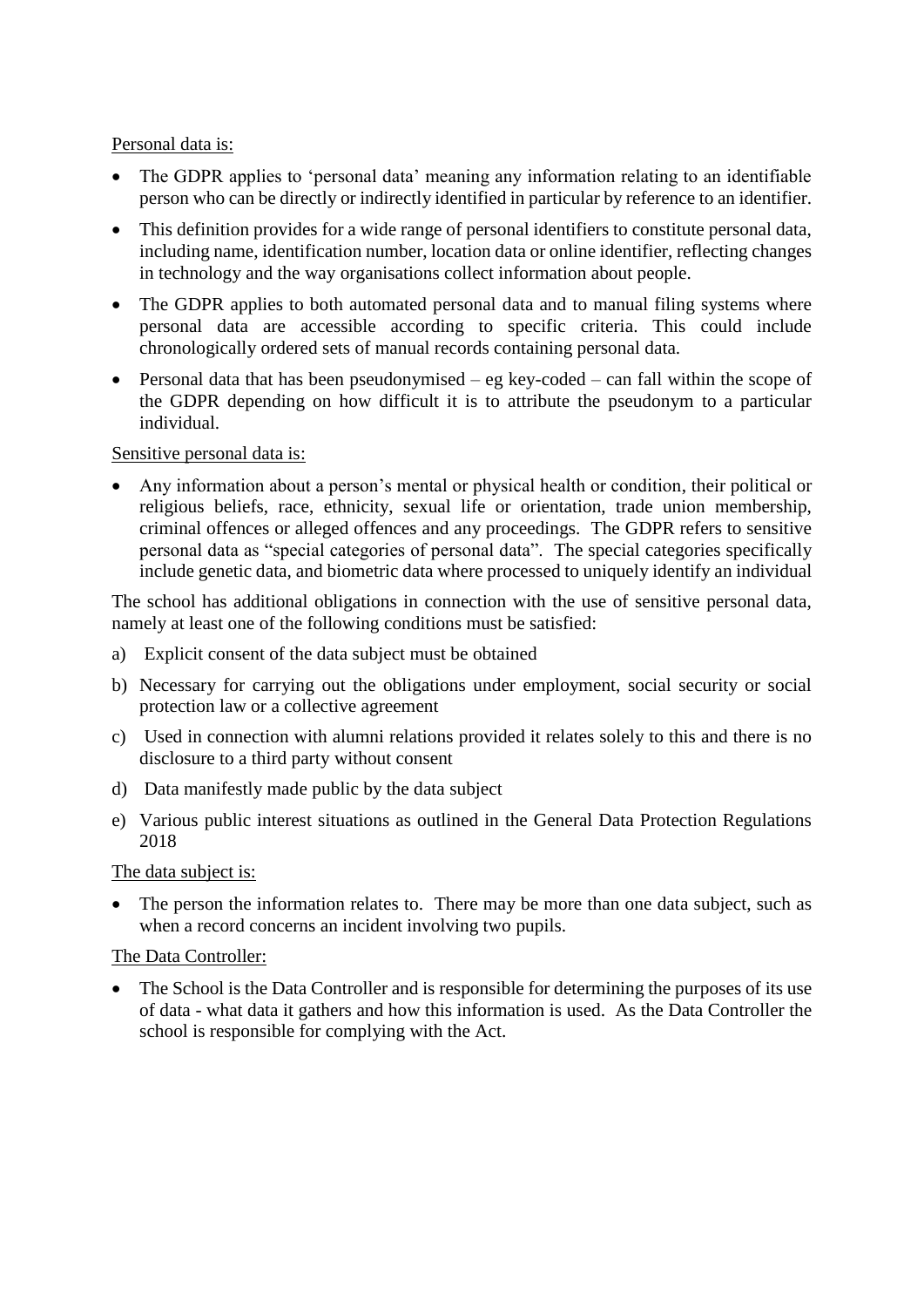The Data Protection Officer:

• The school has appointed Halton Borough Council, as its Data Protection Officer, responsible for day to day compliance with this Policy. The contact details are:

Service Improvement and Governance Resources, ICT Services Halton Borough Council Municipal Building Kingsway Widnes WA8 7QF

Email: [InformationGovernanceService@halton.gov.uk](mailto:InformationGovernanceService@halton.gov.uk) Direct line - 0151 511 7003

# **ACQUIRING, USING AND DISPOSAL OF PERSONAL DATA**

The school shall only process personal data for specific and legitimate purposes. These are:

- a) providing pupils and staff with a safe and secure environment including images on CCTV – all cameras around the school carry appropriate warning signs as to their operation. They are used for the purpose of detecting crime, ensuring personal security and the welfare of staff and pupils and the protection of the working environment. Images are kept no longer than 14 days to meet these objectives, however, in certain circumstances such as an ongoing investigation into criminal activity certain relevant images may be kept for longer but no longer than necessary to complete any such investigation.
- b) providing an education, training and pastoral care.
- c) providing activities for pupils and parents this includes school trips and activity clubs.
- d) providing academic, examination and career references for pupils and staff.
- e) protecting and promoting the interests and objectives of the school this includes fundraising.
- f) safeguarding and promoting the welfare of pupils.
- g) monitoring pupils' and staff's email communications, internet and telephone use to ensure pupils and staff are following the school's Acceptable Use Policy.
- h) promoting the School to prospective pupils and their parents.
- i) communicating with former pupils.
- j) for personnel, administrative and management purposes. For example to pay staff and to monitor their performance.
- k) fulfilling the school's contractual and other legal obligations.

Staff should seek advice from the Data Protection Officer before using personal data for a purpose which is different from that for which it was originally acquired. If information has been obtained in confidence for one purpose, it shall not be used for any other purpose without the Data Protection Officer's permission.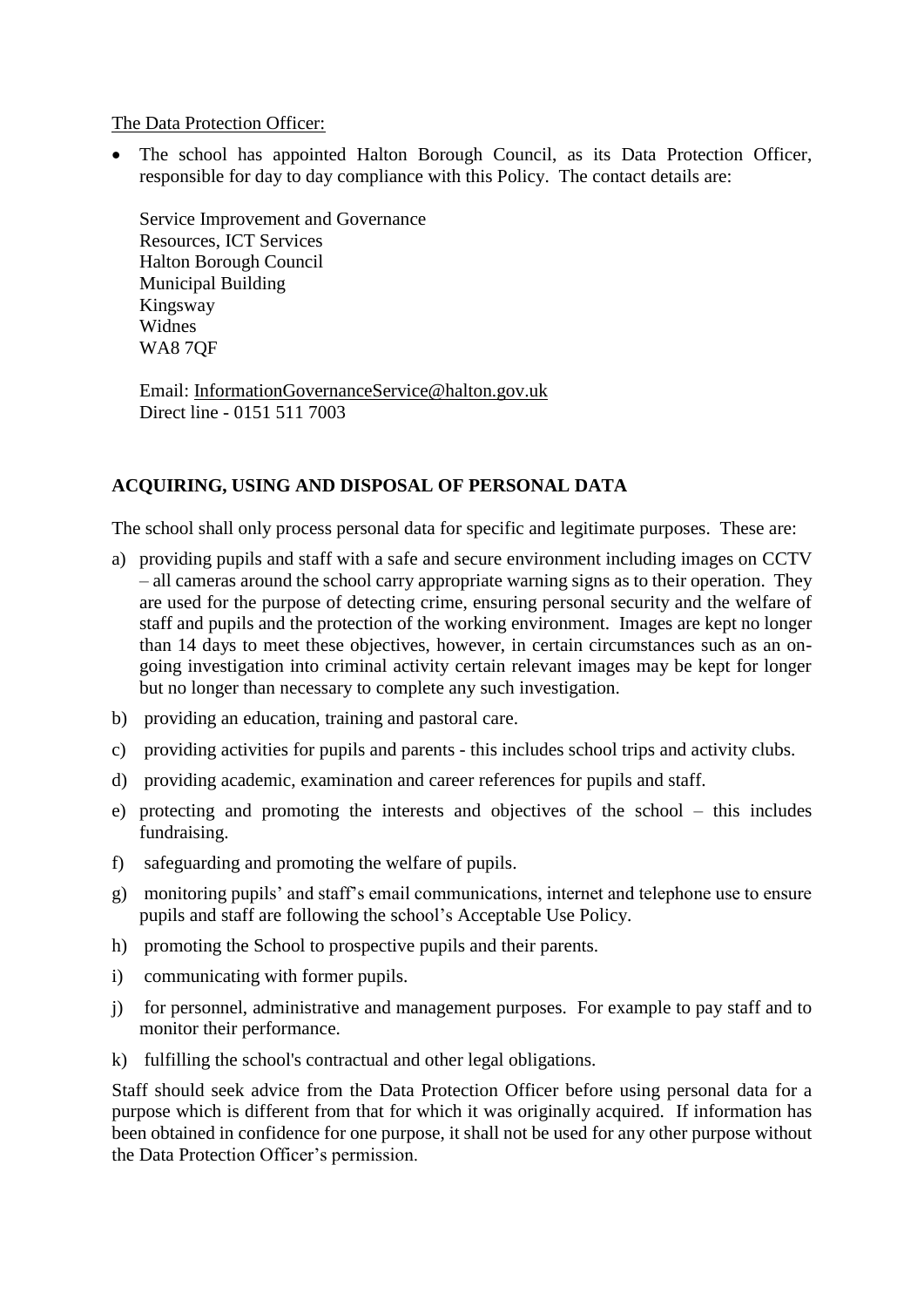The school shall not hold unnecessary personal data, but shall hold sufficient information for the purpose for which it is required. The school shall record that information accurately and shall take reasonable steps to keep it up-to-date. This includes an individual's contact and medical details.

The school shall not transfer personal data outside the European Economic Area (EEA) without the data subject's permission unless it is satisfied that the data subject's rights under the Act will be adequately protected and the transfer has been approved by the Data Protection Officer. This applies even if the transfer is to a pupil's parents or guardians living outside the EEA.

When the school acquires personal information that will be kept as personal data, the school shall be fair to the data subject and fair to whoever provides the information (if that is someone else) in that their data will be handled and safeguarded in compliance with the Act.

The school shall only keep personal data for as long as is reasonably necessary and in accordance with the retention and disposal guidelines set out in the School's Document Retention Policy. Staff should not delete records containing personal data without authorisation.

The school will keep personal data secure and adopt technical and organisational measures to prevent unauthorised or unlawful processing of personal data.

# **INFORMATION AND EXPLANATION**

#### Privacy Notice:

Individuals must be told what data is collected about them, and what it is used for. This is called a privacy notice or statement.

# Purpose:

The privacy notice is to ensure that the school's collection and processing of personal data is done in a transparent way so it will explain who it applies to, why the information is being collected, what information will be collected how it will be acquired and processed, what it will be used for, which third parties (if any) it will be shared with, how long records will be retained for and outline the data subject's rights, including the right to complain about the processing of their data to the Information Commissioner's Office at:

- Wycliffe House, Water Lane, Wilmslow. Cheshire SK9 5AF, telephone 0303 123 1113 or
- [https://ico.org.uk/concerns/.](https://ico.org.uk/concerns/)

Staff are not expected to routinely provide pupils, parents and others with a privacy notice as this should have already been provided. Copies of the School's privacy notice for pupils and parents can be obtained from the Data Protection Officer or accessed on the School's website.

#### Use:

Having said this, staff should inform the Data Protection Officer if they suspect that the school is using personal data in a way which might not be covered by an existing privacy notice. This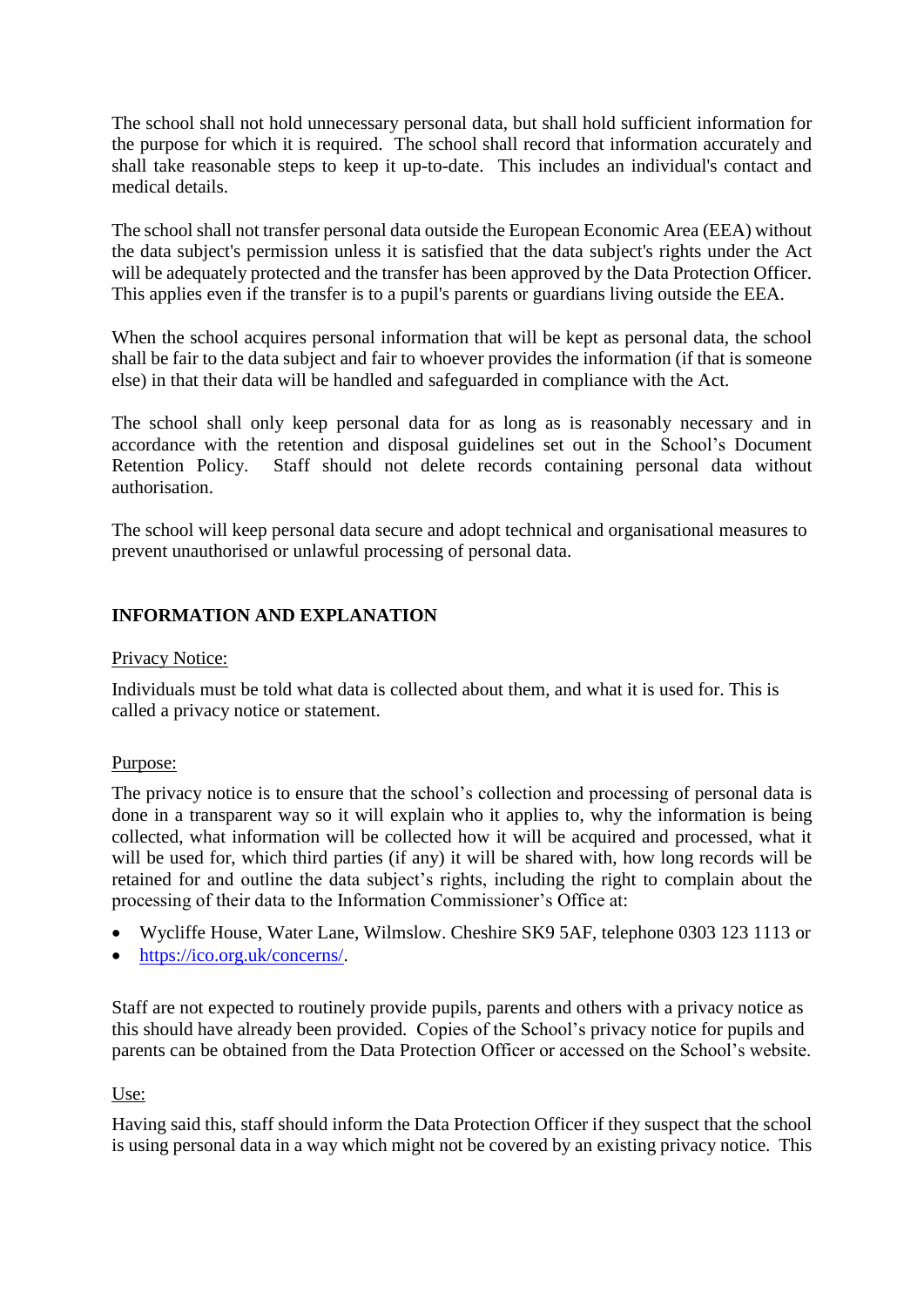may be the case where, for example, staff are aware that the school is collecting medical information about pupils without telling their parents what that information will be used for.

# **PROTECTING CONFIDENTIALITY**

#### Disclosing personal data within the school:

Personal data should only be shared on a need to know basis. Personal data shall not be disclosed to anyone who does not have the appropriate authority to receive such information, irrespective of their seniority within the school or their relationship to the data subject, unless they need to know it for a legitimate purpose. Examples include - personal contact details for a member of staff (e.g. their home address and telephone number, and their private mobile telephone number and e-mail address) shall not be disclosed to parents, pupils or other members of staff unless the member of staff has given their permission.

#### Disclosing personal data outside of the School:

Sharing personal data with others is often permissible so long as doing so is fair and lawful under the Act. However, staff should always speak to the Data Protection Officer if in doubt, or if staff are being asked to share personal data in a new way.

Before sharing personal data outside the School, particularly in response to telephone requests for personal data staff should:

- a) make sure they are allowed to share it that they have the necessary consent;
- b) ensure adequate security. What is adequate will depend on the nature of the data. For example, if the School is sending a child protection report to social services on a memory stick then the memory stick must be encrypted; paper information should be sent by courier or recorded delivery, First or Second Class post is not considered secure enough. School email should be secure if sending to another @Halton.gov.uk address.
- c) make sure that the sharing is covered in the privacy notice.
- d) The school should be careful when using photographs, videos or other media as this is covered by the Act as well. Specific guidance on this is provided in the school's Acceptable Use and Safeguarding policies on the school's website.

#### Information security and protecting personal data:

Information security is the most important aspect of data protection compliance and most of the fines under the Act for non-compliance relate to security breaches.

The school shall do all that is reasonable to ensure that personal data is not lost or damaged, or accessed or used without proper authority, and the school shall take appropriate steps to prevent these events happening. In particular:

- a) paper records which include confidential information shall be kept in a cabinet or office which is kept locked when unattended.
- b) the School uses a range of measures to protect personal data stored on computers, including file encryption, anti-virus and security software, sufficiently robust and frequently changed user passwords, audit trails and back-up systems.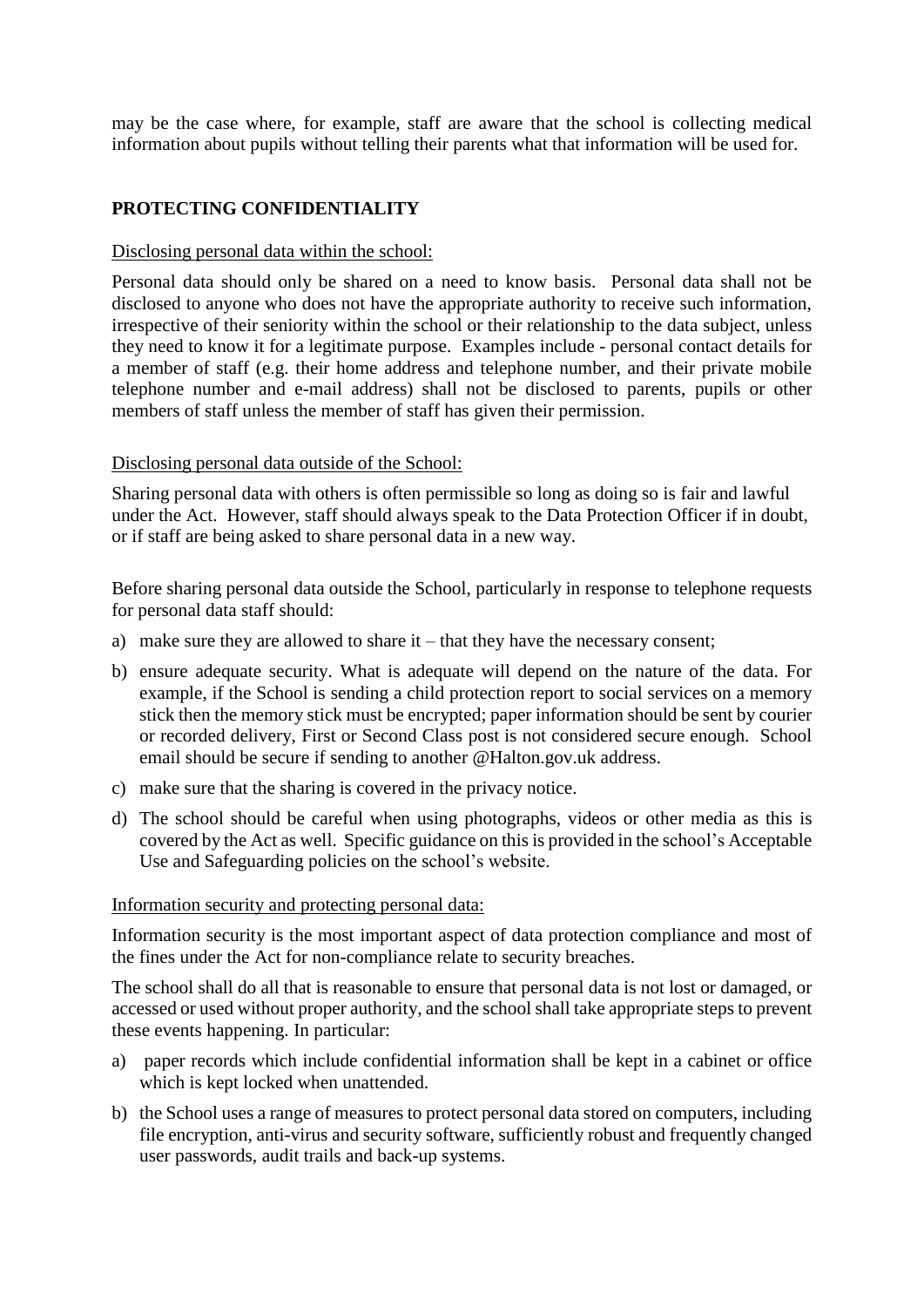- c) staff must not remove personal data from the School's premises unless it is stored in an encrypted form on a password protected computer or memory device. Further information is available from the Data Protection Officer.
- d) staff must not use or leave computers, memory devices or papers where there is a significant risk that they may be viewed or taken by unauthorised persons: they should not be viewed in public, and they must never be left in view in a car, where the risk of theft is greatly increased.

# **DATA BREACHES**

# Definition:

A data breach is a breach of security leading to the destruction, loss, alteration, unauthorised disclosure or access to personal data.

#### Reporting obligations:

Any actual data breach or alleged data breach must be reported to the Data Protection Officer as soon as it is discovered, whatever time that might be, to enable its circumstances to be investigated and appropriate action taken to limit any damage and to prevent a similar occurrence.

As soon as the school becomes aware of a significant data breach as determined by the Data Protection Officer it has 72 hours in which to report the breach to the Information Commissioner's Office. Examples of breaches and their seriousness for reporting purposes are:

- a) mistakenly sending an email or letter containing personal data to an incorrect recipient.
- b) theft of IT equipment containing personal data.
- c) failing to deal with a Subject Access Request.

If a breach is found to be sufficiently serious i.e. if not dealt with it is likely to result in a high risk to the rights and freedoms of individuals e.g. resulting in discrimination, damage to reputation, financial loss – through identity theft or otherwise – loss of confidentiality or any other significant economic or social disadvantage then not only does this breach have to be reported to the ICO within 72 hours of its discovery, the individuals concerned must be notified of the breach in a timely manner as directed by the Data Protection Officer.

# **DATA SUBJECT'S RIGHTS, INCLUDING ACCESSING ANY DATA HELD ON THEM**

- Individuals are entitled to know whether the school is holding any personal data which relates to them, what that information is, the source of the information, how the school uses it and who it has been disclosed to. This is known as a Subject Access Request.
- Any member of staff wishing to exercise the right to request information covered by this policy, can do so by submitting a request in writing to the Data Protection Officer.
- Any member of staff who receives a request for information covered by this policy from a pupil, parent or any other individual must inform the Data Protection Officer as soon as is reasonably possible, normally on the same day. This is important as there is a statutory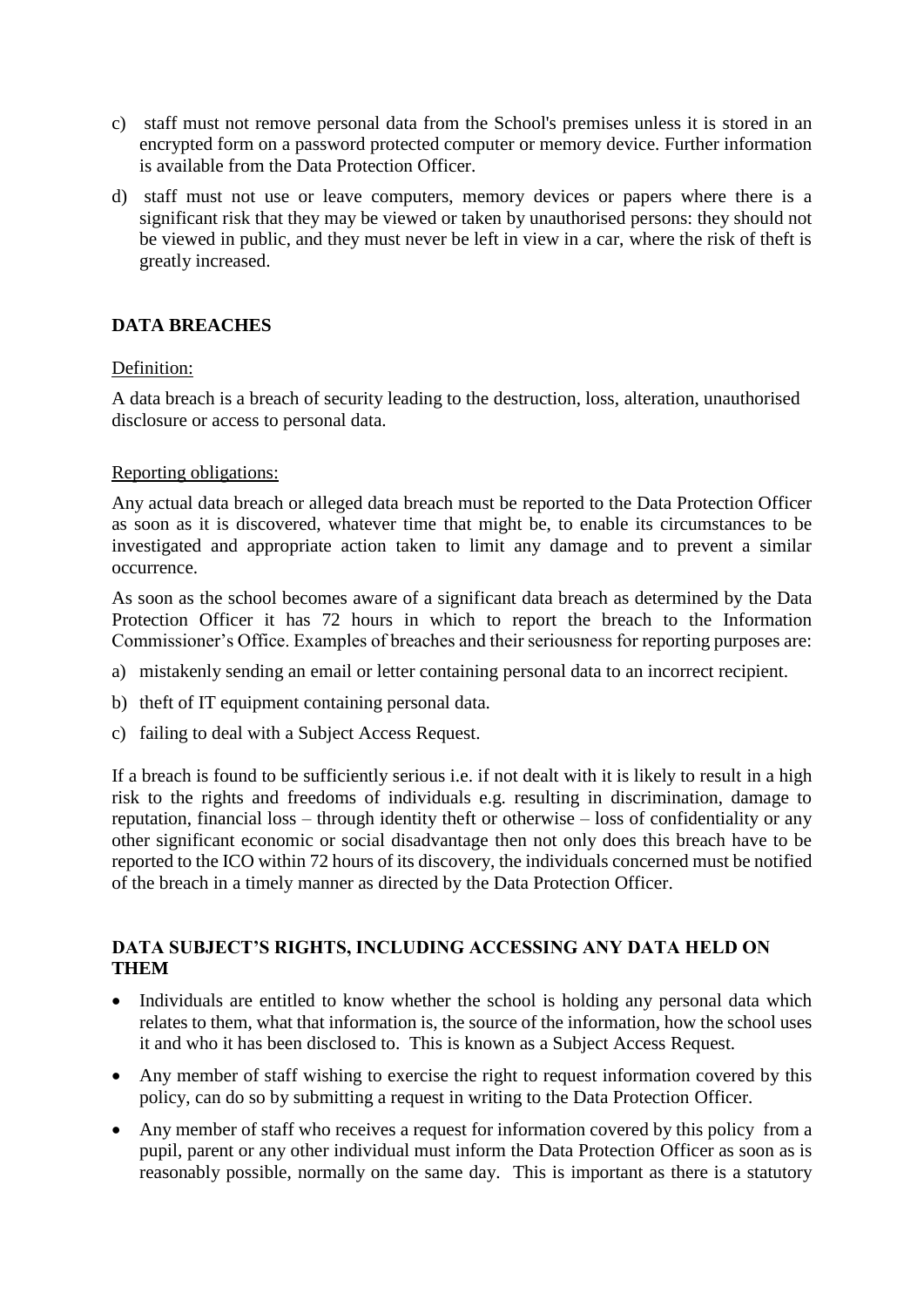procedure and timetable which the school must follow. Information must be provided to the requestor without delay and at the latest within one month of receipt.

- Individuals have a right to ask the school not to use their personal data for direct marketing purposes or in ways which are likely to cause substantial damage or distress.
- Individuals have a right to ask for incorrect personal data to be corrected or annotated.
- Individuals have the right to object to any of their personal data being processed and to have this data erased.
- Individuals have the right to restrict (halt) the processing of their personal data, usually whilst incorrect data is being corrected.
- Individuals have the right to request their personal data is transferred to another data controller in a commonly used format.
- Individuals have a right to ask the School not to make automatic decisions (using personal data) if such automatic decisions would affect them to a significant degree.
- Individuals have the right to complain about the processing of their personal data to the Information Commissioner's Office at Wycliffe House, Water Lane, Wilmslow, Cheshire SK9 5AF, Telephone 0303 123 1113 or at: [https://ico.org.uk/concerns/.](https://ico.org.uk/concerns/)

# **DATA PROCESSORS**

Where the school uses data processors (third parties / organisations that process (deals with or stores) personal data on the school's behalf, the GDPR makes written contracts between the school and the processor a general requirement and that the contract must include certain specific terms as a minimum. If the data processor then (with the school's written authority) employs another processor, it also needs to have a written contract in place.

The school will check all existing contracts and if they do not contain all the requirements it will get new contracts drafted and signed as required.

The school will ensure data processors are communicated with so they understand:-

- the reasons for the changes;
- the new obligations that GDPR put on them; and
- that they may be subject to administrative fines or other sanctions if they do not comply with new obligations.

New and existing contracts must comply with GDPR by  $25<sup>th</sup>$  May, 2018.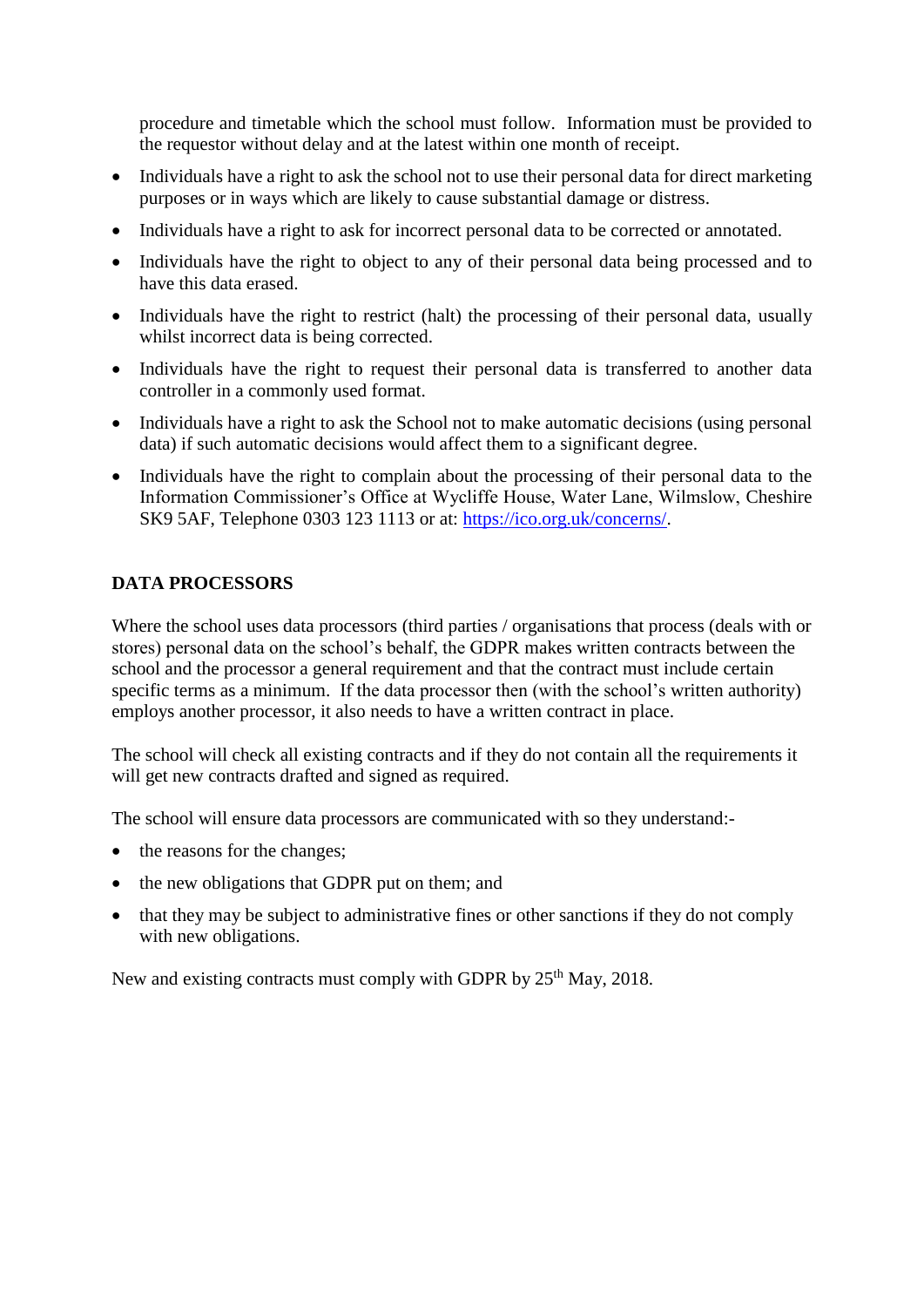# **FURTHER INFORMATION**

The school has registered its use of personal data with the Information Commissioner's Office and further details of the Personal Data it holds, and how it is used, can be found in the school's register entry on the Information Commissioner's website at www.ico.gov.uk under registration number Z6640424. This website also contains further information about data protection.

# **BREACH OF THIS POLICY**

A member of staff who deliberately or recklessly discloses personal data held by the school without proper authority is guilty of a criminal offence and gross misconduct.

This could result in summary dismissal.

#### **STATUS**

This policy is intended only as a statement of school policy. It does not form part of the contract of employment and may be amended from time to time.

#### **RELATED POLICIES**

Disciplinary Policy Acceptable Use Policy Privacy Notice for Staff Privacy Notice for Pupils and Parents Document Retention Policy Staff Code of Conduct Safeguarding

#### **FURTHER INFORMATION**

Further information and guidance regarding this policy or its application can be obtained from the Data Protection Officer.

#### **REVIEW**

The Data Protection (including GDPR) Policy will be reviewed by the Headteacher in the light of an incident, good practice or at the request of a member of the school community. Any amendments will be agreed by the Staff and Governing Body.

**N.B. BREXIT**